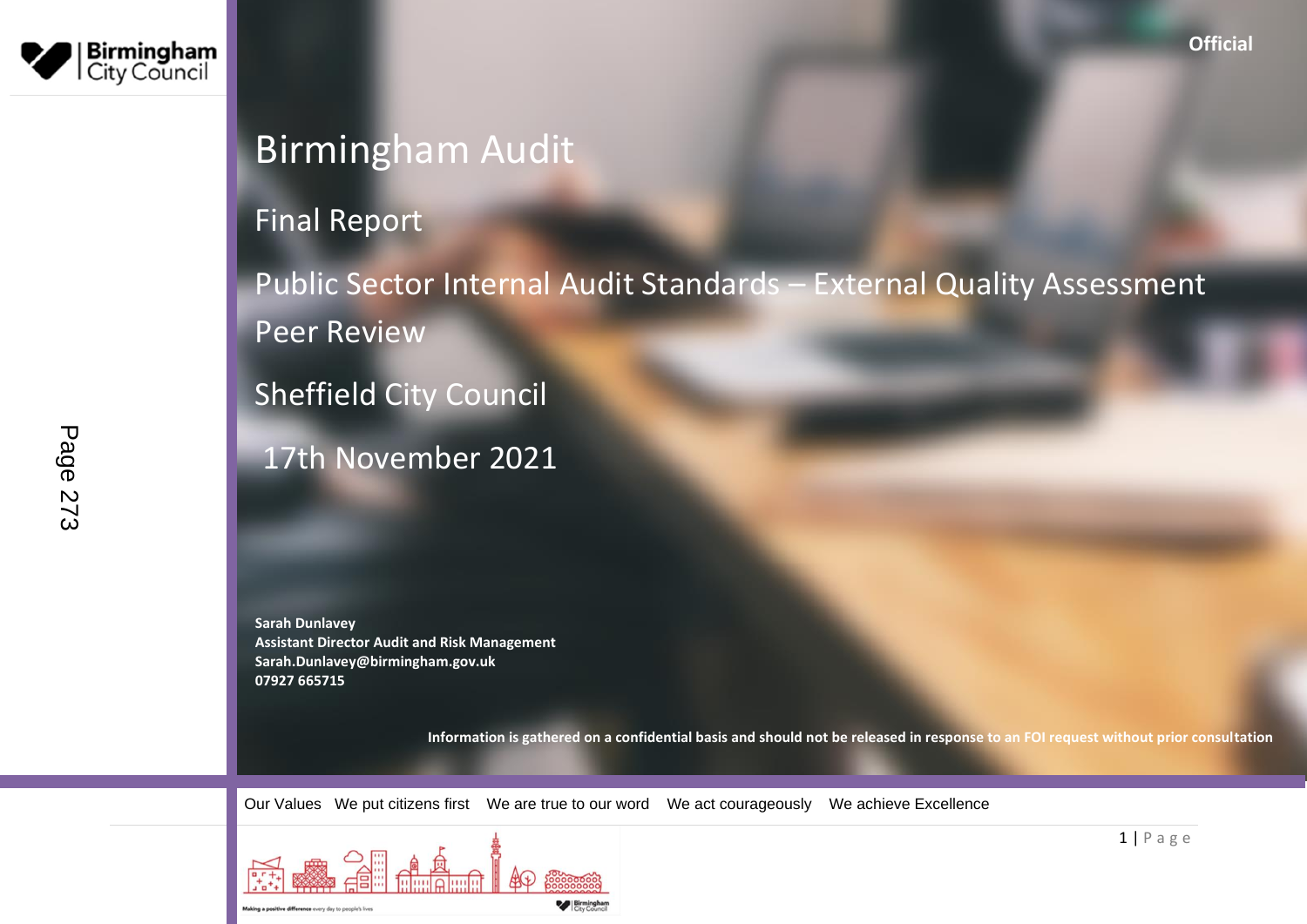

# *Contents*

| <b>Executive</b><br><b>Summary</b>                                                                     | <b>Background &amp;</b><br><b>Scope</b> | <b>Findings</b> | <b>Recommendations</b> |
|--------------------------------------------------------------------------------------------------------|-----------------------------------------|-----------------|------------------------|
| Page<br>574                                                                                            |                                         |                 |                        |
| <b>Appendices</b><br><b>One: Agreed Terms of Reference</b><br>Two: Stakeholders Interviewed / Surveyed |                                         |                 |                        |

| Distribution List                                            |                                                        |
|--------------------------------------------------------------|--------------------------------------------------------|
| For acceptance:                                              | Head of Strategic Finance (Deputy Section 151 Officer) |
| For action:                                                  | Senior Finance Manager (Internal Audit)                |
| To be presented to Audit and Standards Committee on 16/12/21 |                                                        |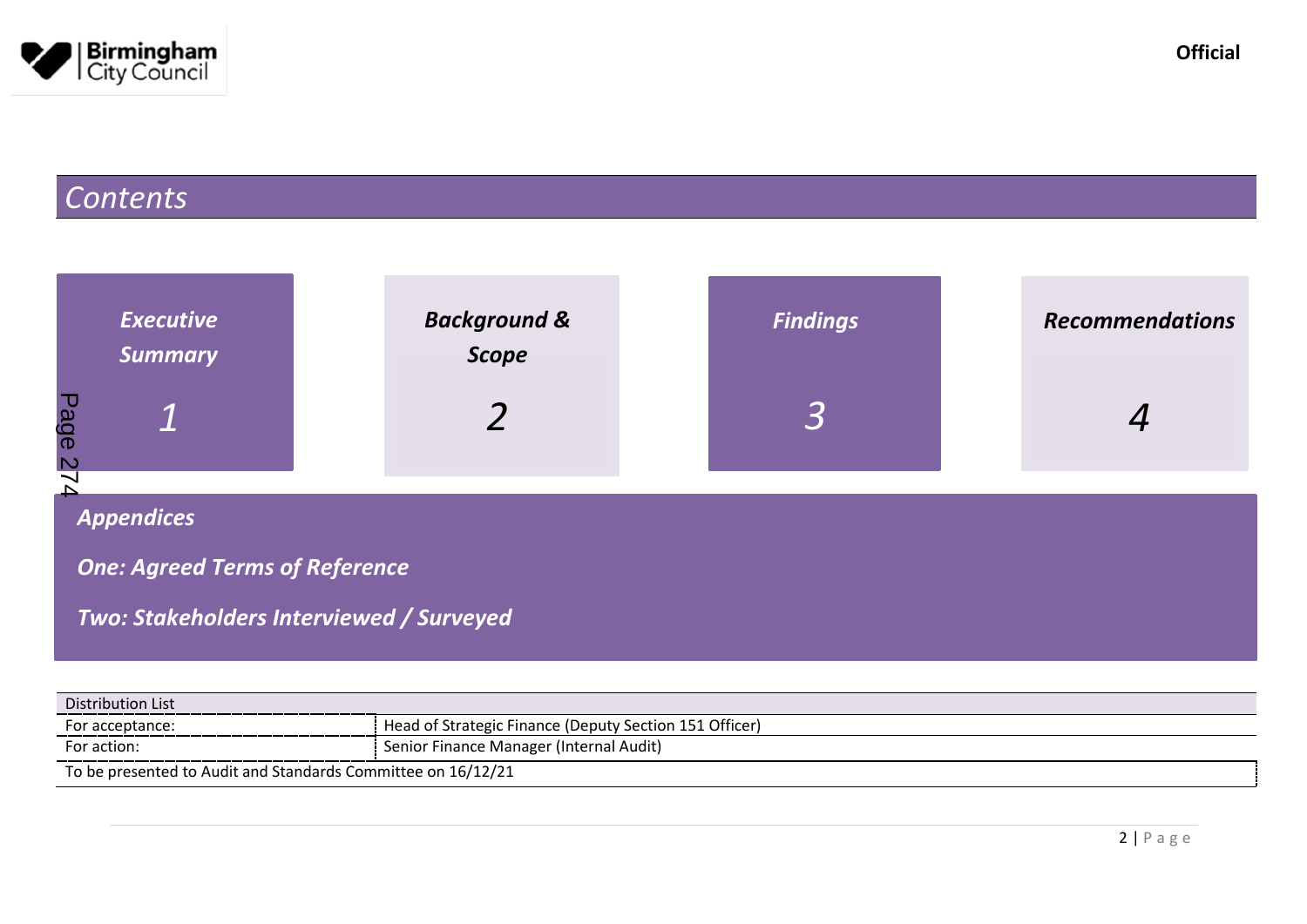

### <span id="page-2-0"></span>*1. Executive Summary*

### *Top Issues for Management*

- 1 Our independent review and sample testing have confirmed that Sheffield City Council's Internal Audit Function 'conforms' with the requirements of the Public Sector Internal Audit Standards in line with the Local Government Application Note.
- **2** The function is seen as independent and objective; trusted; highly regarded by stakeholders; making a positive contribution to the systems of governance, risk management and internal control.

### *Summary of findings*

1.1 Sheffield's Internal Audit Service provides a range of assurance, investigation, and Business Partner advisory services to the Council. The 2021/22 audit plan contains 1739 days of planned activity. Page

- 1.2 The Public Sector Internal Audit Standards (PSIAS) apply to Internal Audit in all parts of the public sector in the UK and are mandatory. The Standards introduced a<br>
On equirement for an external assessment of an organ requirement for an external assessment of an organisation's internal audit function, which must be conducted at least once every five years by a qualified, independent reviewer from outside of the organisation.
- 1.3 Sheffield's first external assessment against the PSIAS took place in March 2017. In line with the agreed terms of reference a further independent 'peer-review' has been completed by Birmingham City Council to validate current compliance.
- 1.4 The self-assessment against the standards was completed by the Senior Finance Manager (Internal Audit) using the 'Checklist for Assessing Conformance with the PSIAS and Local Government Application Note' published by the Chartered Institute of Public Finance and Accountancy (CIPFA).
- 1.5 Our review of this self-assessment and evidence provided confirmed that Sheffield's Internal Audit Service 'conforms' with the standards. Interviews with key stakeholders, together with the survey responses, indicate that Sheffield's Internal Audit Service is valued; and makes a positive contribution to the systems of governance, risk management and internal control.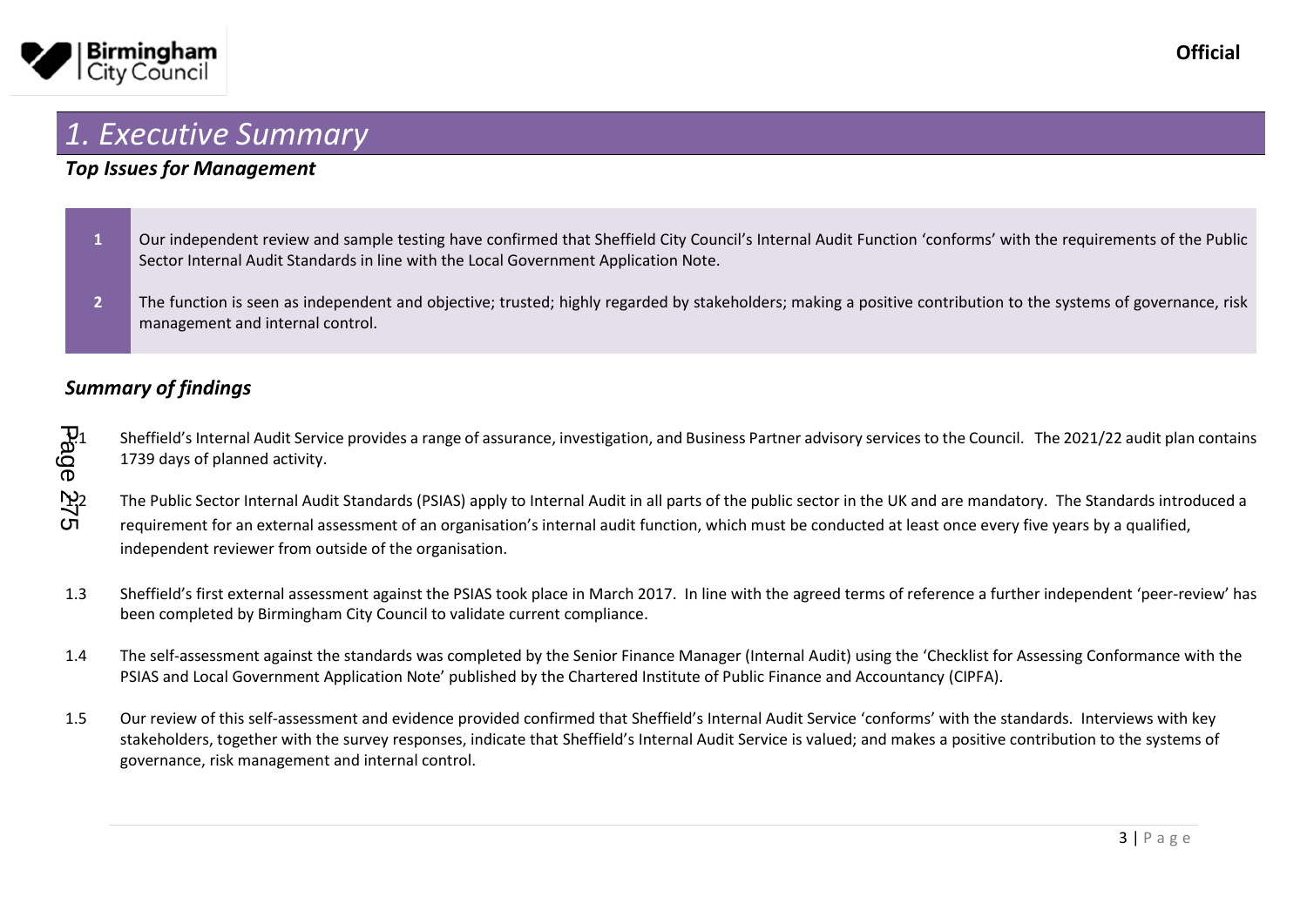

### <span id="page-3-0"></span>*2. Background and Scope*

- 2.1 In April 2013, a new set of PSIAS became effective. PSIAS encompass the mandatory elements of the Institute of Internal Auditors (IIA) International Professional Practices Framework (IPPF). The standards apply to Internal Audit in all parts of the public sector in the UK and are mandatory. They seek to secure 'a professional, independent and objective internal audit' that makes an effective contribution to governance arrangements. Guidance on the interpretation of the Standards is set out by the Chartered Institute of Public Finance and Accountancy (CIPFA) in its Local Government Application Note (LAGN) 2019.
- 2.2 The PSIAS sets out the Mission and definition of Internal Auditing; the core principles for professional practice; together with a Code of Ethics. These seek to capture the characteristics of effective internal audit functions. Whilst specific attribute and performance standards provide guidance on how internal auditing should be carried out and the function managed. The Standards also introduced a requirement for an external assessment of an organisation's internal audit function, which must be conducted at least once every five years by a qualified, independent reviewer from outside of the organisation.

2.3 The Core Cities Chief Internal Auditors group has established a 'peer-review' process. This process addresses the requirement of external assessment by 'selfassessment with independent external validation'. The self-assessment of Sheffield City Council's Internal Audit function against the requirements of the Standards and Application Note was completed by the Senior Finance Manager (Internal Audit), using the checklist contained within the LAGN.

- 2.4 In line with the agreed Terms of Reference, Appendix One, the external review was undertaken by the Assistant Director of Audit and Risk Management, and Principal Group Auditor, from Birmingham City Council. Both are senior members of staff; qualified members of CIPFA; hold appropriate experience of internal audit within the public sector; and have an in-depth knowledge of the Definition, Code of Ethics, and the International Standards for Internal Audit. No conflict of interests, that would limit the independence of the review, have been identified.
- 2.5 The self- assessment checklist was independently validated by reviewing a sample of supporting documentation; interviewing key stakeholders, Appendix Two; viewing recordings of Audit and Standards Committee meetings; and examining the result of the recent Internal Audit director survey in order to capture an organisational perspective on the delivery and value of internal audit services.
- 2.6 Due to COVID restrictions, the review was undertaken remotely.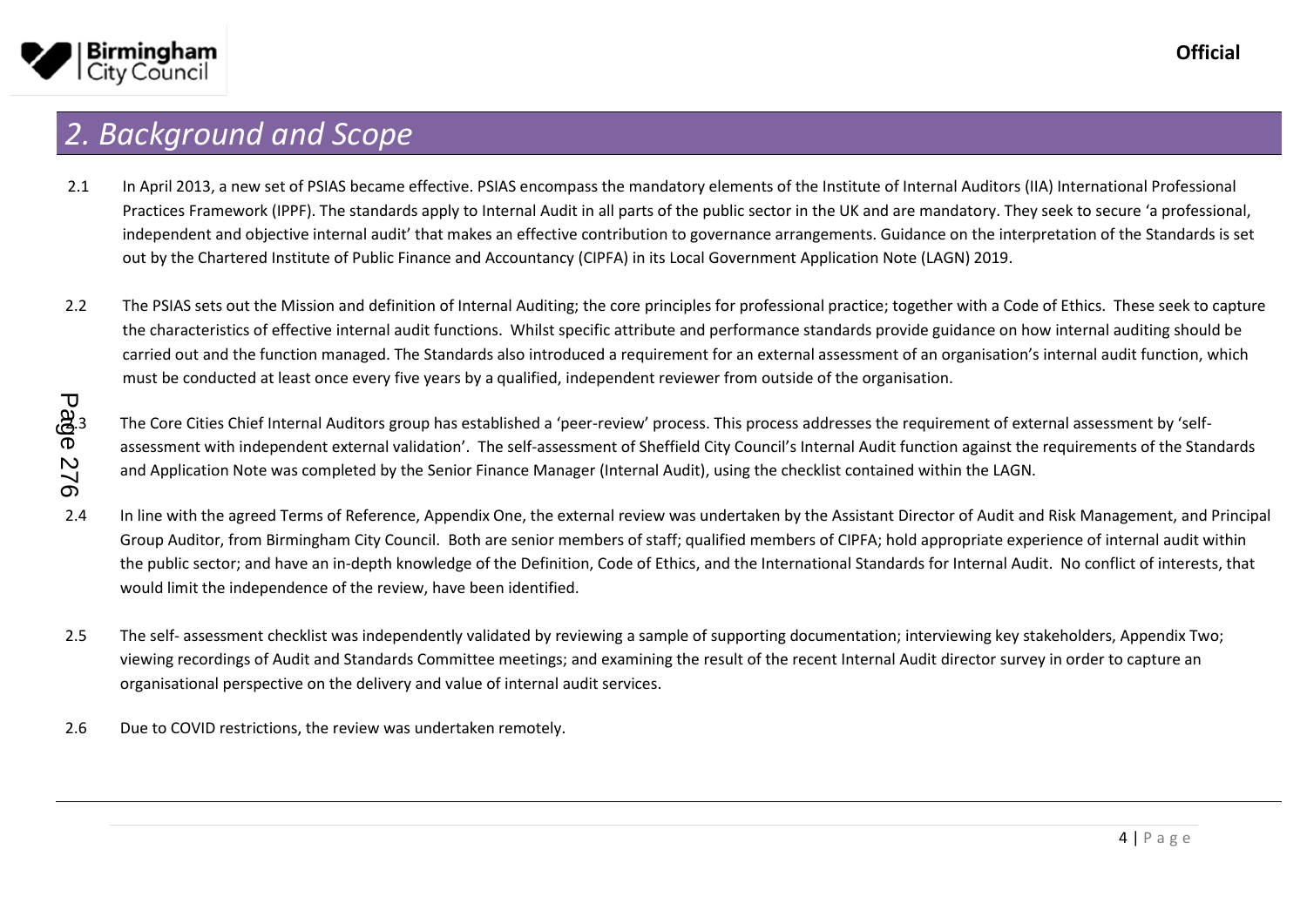

### <span id="page-4-0"></span>*3. Findings*

- 3.1 An effective internal audit service should:
	- understand the whole organisation, its needs and objective;
	- understand its position with respect to the organisation's other sources of assurance and plan its work accordingly;
	- be seen as a catalyst for improvement at the heart of the organisation;
	- add value and assist the organisation in achieving its objectives; and
	- be forward-looking, knowing where the organisation wishes to be and aware of the national agenda and its impact.
- 3.2 Compliance with the PSIAS and LGAN provides the foundations for an effective internal audit service.
- 3.3 It is clear from the review and stakeholder / survey feedback that Sheffield's Internal Audit Service aspires to accomplish the mission of Internal Audit set out by the International Professional Practices Framework (IPPF) and adopted by PSIAS. The role of Internal Audit is understood across the senior management team and the assurance and advice provided is trusted. Page<sup>m</sup>277

A proportion of the audit plan is set aside to support business partnering activities. This has enabled Internal Audit to provide insight and value over and above its assurance and fraud related service by offering pro-active advice and guidance and assisting services with change projects, system and process reviews, and value for money exercises.

3.5 PSIAS consists of nineteen attribute standards, that address the organisational characteristics of internal audit services and thirty-three performance standards, that describe the nature of internal audit services and the criteria against which performance should be measured. From the 115 questions contained within the self-assessment checklist completed by the Senior Finance Manager (Internal Audit); 89 were assessed as 'conforms', 14 as 'partial conforms', and 12 as 'not applicable'. Based on our review of the self-assessment checklist; the documentation evidence; explanations provided; and interviews with key staeholders, we consider that overall the service 'conforms' with the standards setout. Whilst the self-assessment did identify a number of 'partial conforms' these were considered to have arisen due to the need to align audit practices with the organisation or not sufficiently significant to prevent achievement of the overriding standard.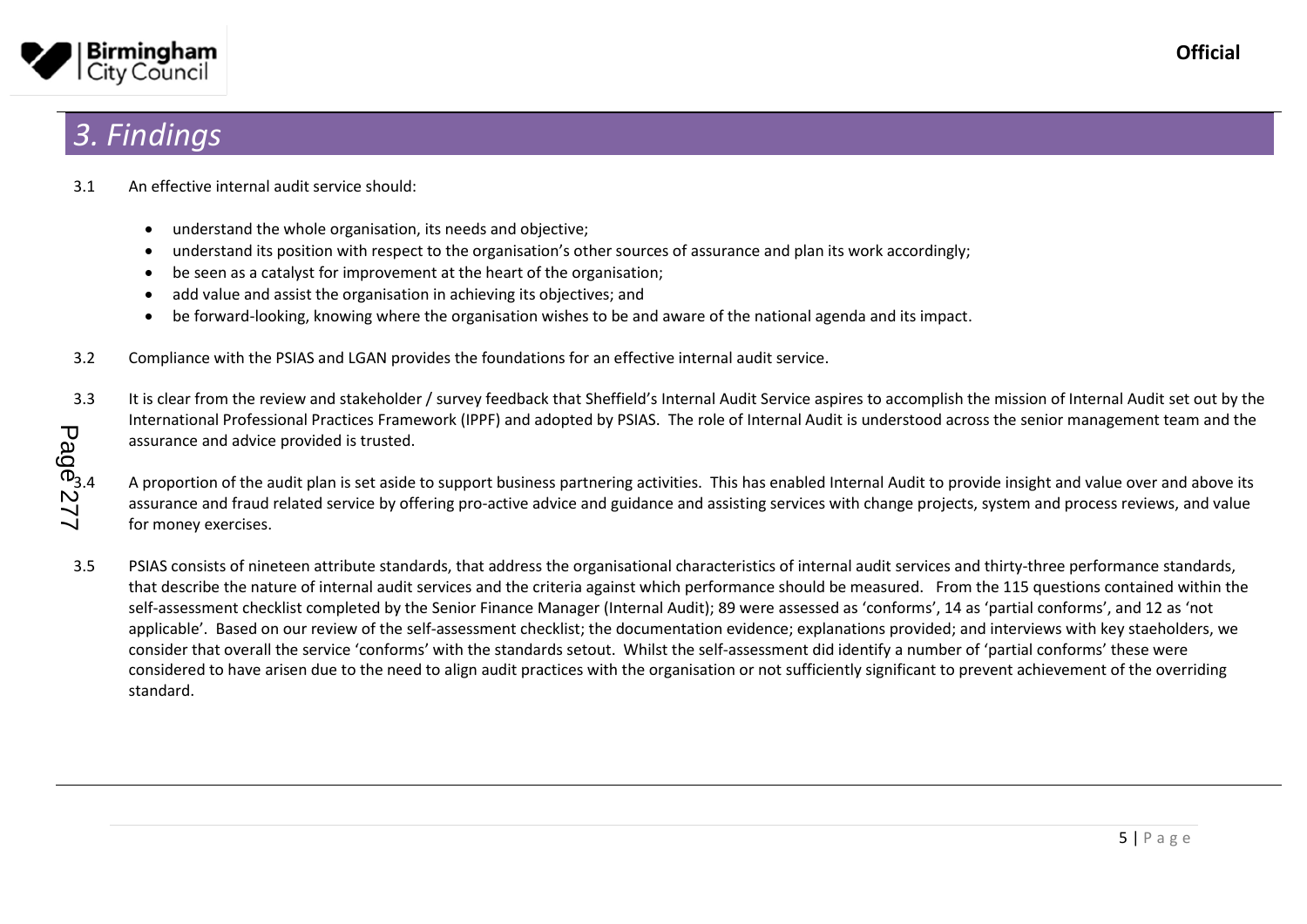

Page 278

- 3.6 The Senior Finance Manager (Internal Audit) is the designated Chief Audit Executive under the standards reporting through to the Head of Strategic Finance (deputy Section 151 officer). The Senior Finance Manager (Internal Audit) does not report on an administration basis at an organisation level equal or higher to the corporate management team as required under standard 1110 Organisational Independence. However, the Senior Finance Manager (Internal Audit) has unfettered access to, and is able to report in her own name, to the Chief Executive, Executive Director of Resources, and Audit and Standards Committee. We therefore consider the objective of the standard, i.e. sufficient status and independence, to be satisfied.
- 3.7 Quality review processes are well established and embedded into opeartional procedures. An established risk-based planning process is in place. This planning process will be linked to corporate plans as they are developed.
- 3.9 The stakeholder interviews / results of the recent director survey conducted by Internal Audit confirmed that:
	- the advice and guidance provided is trusted and valued;
	- strong and effective professional relationships have been established;
	- the function is seen as independent and objective;
	- Internal Audit respond to change and emerging risks;
	- recommendations are discussed, are practical and support improvement;
	- senior managers are consulted and able to feed into the annual audit plan; and
	- internal Audit have a positive impact on the systems of governance, risk and internal control.
- 3.10 We have identified a number of minor recommendations for consideration that seek to further strengthen the positive position of Internal Audit and help it to continue to drive forward, these include:
	- reviewing the Audit Charter and considering incorporating within it the Mission for Internal Audit;
	- reviewing the definition of consultancy services;
	- reviewing and updating the declaration of endorsements;
	- developing a training strategy;
	- consolidating and reporting the results from the Quality Assurance and Improvement Programme (QAIP) to the Board;
	- reviewing and finalising the External Audit joint working protocol;
	- developing a governance and ethics audit universe; and
	- reviewing Terms of Reference (TOR) template and considering the inclusion of auditor's responsibilities in relation to fraud and value for money;
- 3.11 We would like to thank all colleagues from Sheffield City Council involved in the review for their co-operation and assistance.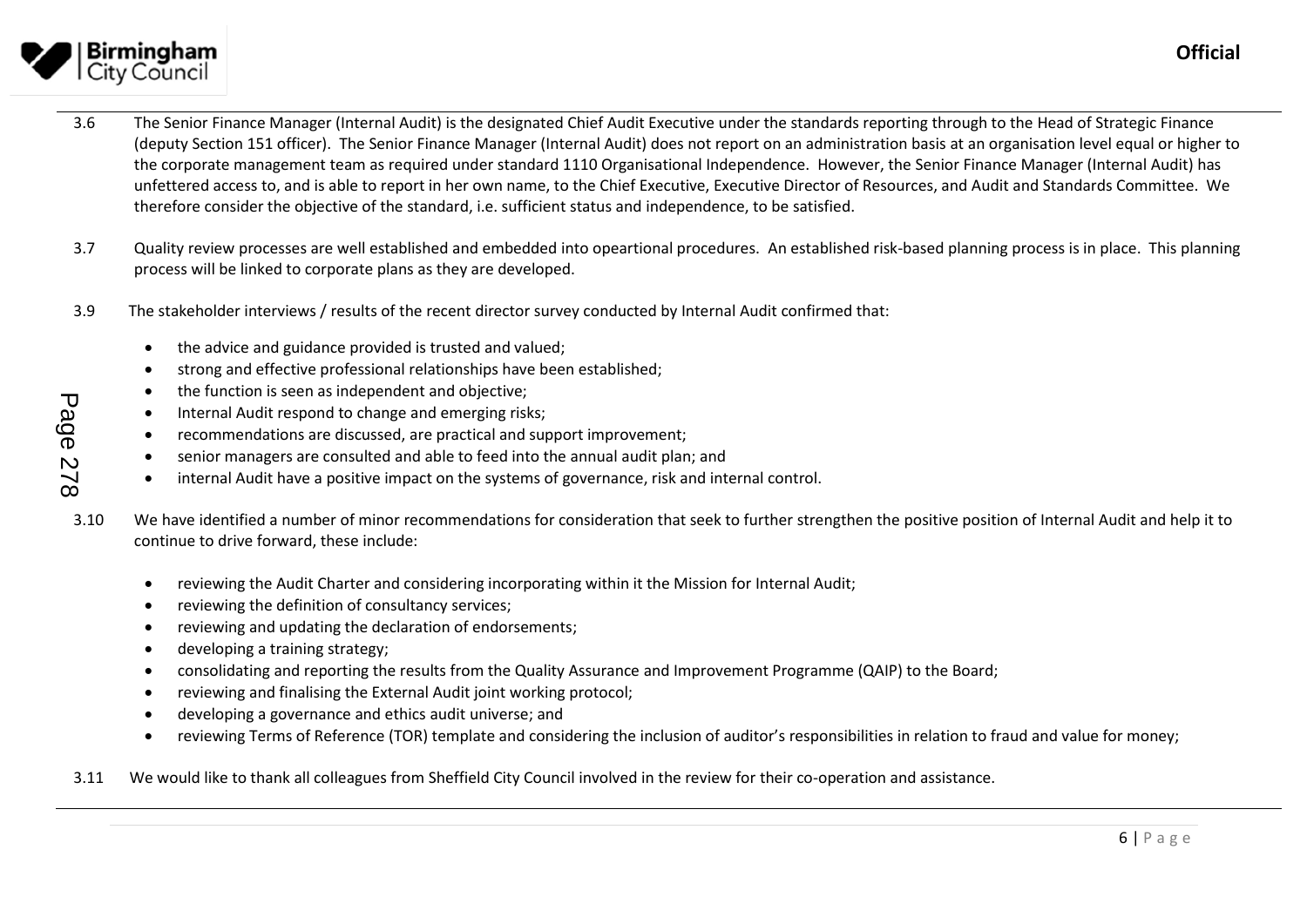

### **01. PSIAS 1000 Purpose, Authority and Responsibility**

#### **PSIAS Requirement**

The Chief Audit Executive (CAE) to produce and periodically review the internal audit charter and present it to senior management and the board for approval**.** 

#### **Matters Arising**

Sheffield's Internal Audit Services Audit Charter is dated March 2019 and covers the key criteria laid out within the Standards.

| <b>Action Plan</b>                                                                                               |                                                                                                                                                                                                                                           |
|------------------------------------------------------------------------------------------------------------------|-------------------------------------------------------------------------------------------------------------------------------------------------------------------------------------------------------------------------------------------|
| <b>Recommendation 01:</b>                                                                                        | <b>Management Response:</b>                                                                                                                                                                                                               |
| Review the Audit Charter and present it to the Audit and Standards Committee for<br><del>- ap</del> proval.<br>വ | Agreed – to review the Audit Charter and include the Mission of Internal Audit. The<br>Audit Charter will then be appended to the 21/22 Annual Audit Opinion Report and<br>presented to the September 2022 Audit and Standards Committee. |
| Consider including the Mission of Internal Audit, as defined by the Standards, within<br>the Charter.            | <b>Officer Responsible: Senior Finance Manager (Internal Audit)</b>                                                                                                                                                                       |
| $\delta$                                                                                                         | <b>Agreed Implementation date: Sept 22</b>                                                                                                                                                                                                |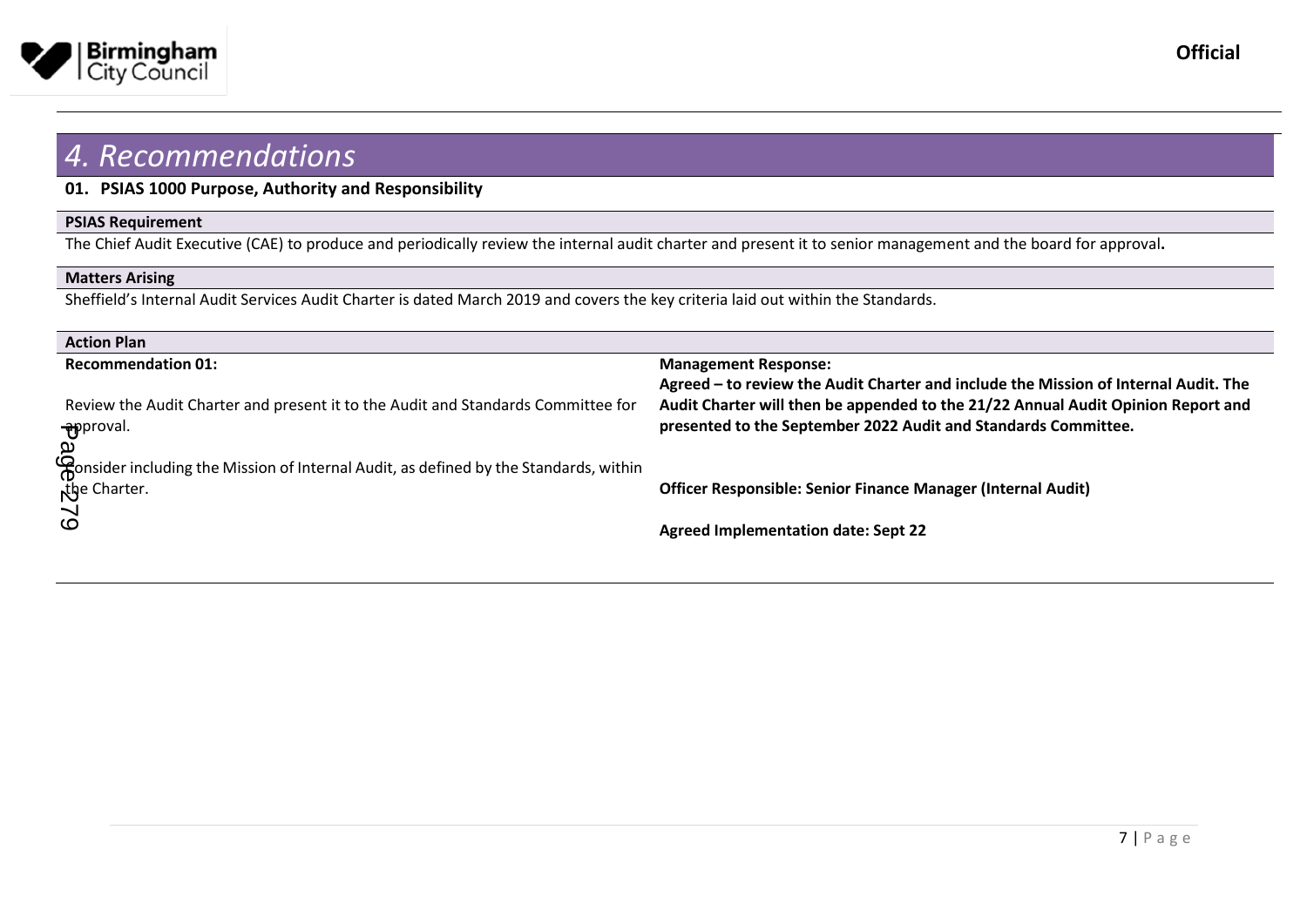

#### **02. PSIAS 1000 Purpose, Authority and Responsibility**

#### **PSIAS Requirement**

The Internal Audit Charter sets out the scope and nature of internal audit activity.

#### **Matters Arising**

The Audit Charter implies that consultancy activity is provided through earmarked resources for business partnering activity.

| <b>Action Plan</b>                                                                                                                                                       |                                                                                                                     |
|--------------------------------------------------------------------------------------------------------------------------------------------------------------------------|---------------------------------------------------------------------------------------------------------------------|
| <b>Recommendation 02:</b>                                                                                                                                                | <b>Management Response:</b><br>Agreed - Business Partnering activity is and will be defined as consultancy services |
| -Review and agree a definition of consultancy services, update the Audit Charter and<br><b>GSIAS</b> self-assessment checklist in line with the agreed definition.<br>ရွ | (as per the Audit Charter) and the PSIAS self-assessment checklist will be amended to<br>reflect this.              |
| 087                                                                                                                                                                      | <b>Officer Responsible: Senior Finance Manager (Internal Audit)</b>                                                 |
|                                                                                                                                                                          | Agreed Implementation date: 31.12.21                                                                                |

**Official**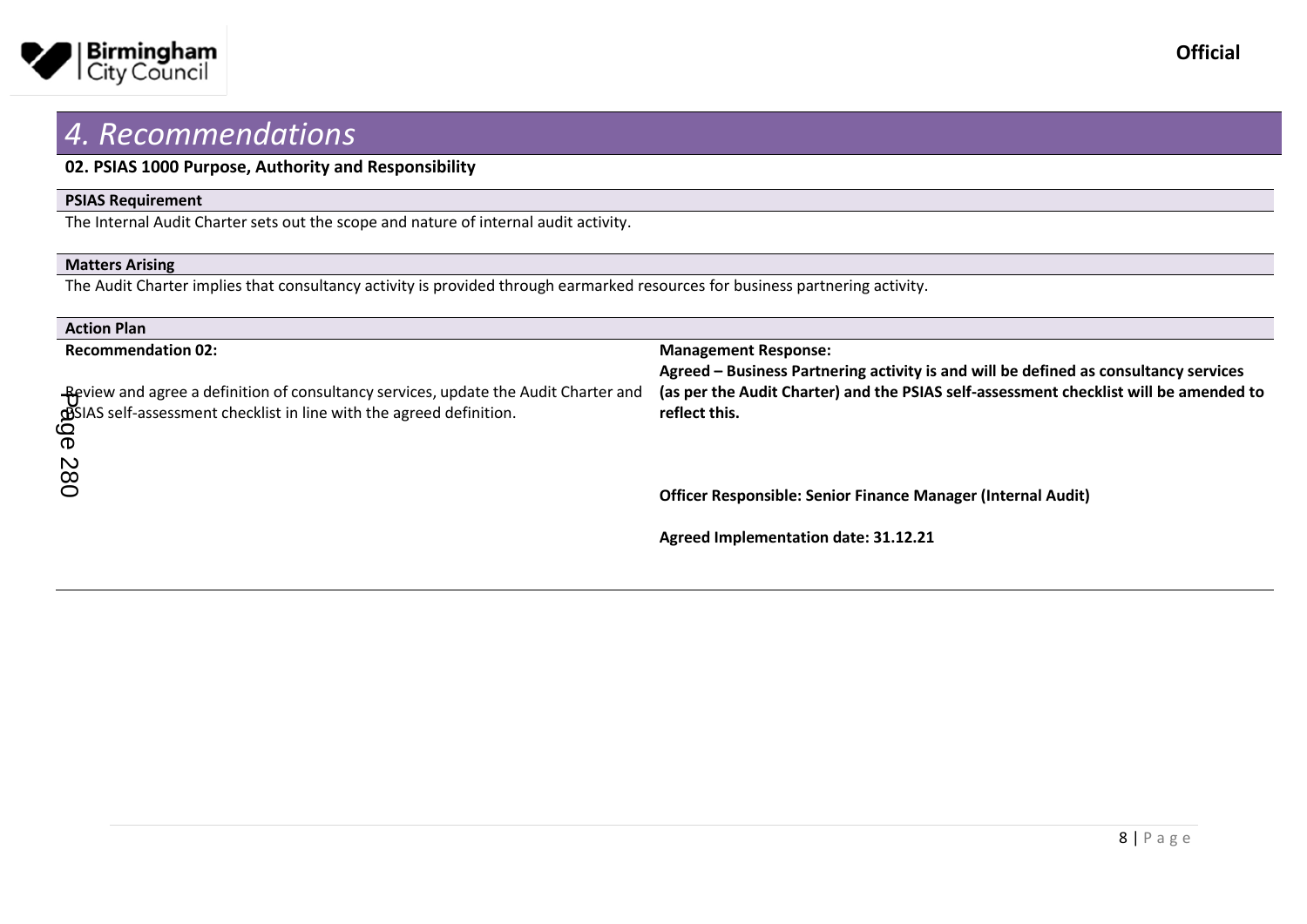

#### **03. PSIAS 1110 Organisational Independence**

#### **PSIAS Requirement**

The CAE reports to an organisational level equal or higher to the corporate management team.

#### **Matters Arising**

The CAE does not report on an organisational level equal or higher to the corporate management team. However, the CAE has unfettered access to the Chief Executive, Executive Director of Resources, and Audit and Standards Committee and reports in her own name. A Declaration of Endorsement is in place to confirm that key stakeholders are satisfied that adequate arrangements are in place to protect the independence of the CAE.

| <b>Action Plan</b>                                                         |                                                                               |
|----------------------------------------------------------------------------|-------------------------------------------------------------------------------|
| <b>Recommendation 03:</b>                                                  | <b>Management Response:</b>                                                   |
|                                                                            | Agreed – to review and update the Declaration of Endorsement and then get the |
| -Review and update the Declaration of Endorsement.                         | <b>Chief Executive and Executive Director of Resources certification.</b>     |
| യ                                                                          |                                                                               |
| the new chiefs and re-<br>of the Signed by the new Chief Executive and re- |                                                                               |
| Signed by the Executive Director of Resources.                             | <b>Officer Responsible: Senior Finance Manager (Internal Audit)</b>           |
| $\infty$                                                                   |                                                                               |
|                                                                            | Agreed Implementation date: 31.12.21                                          |
|                                                                            |                                                                               |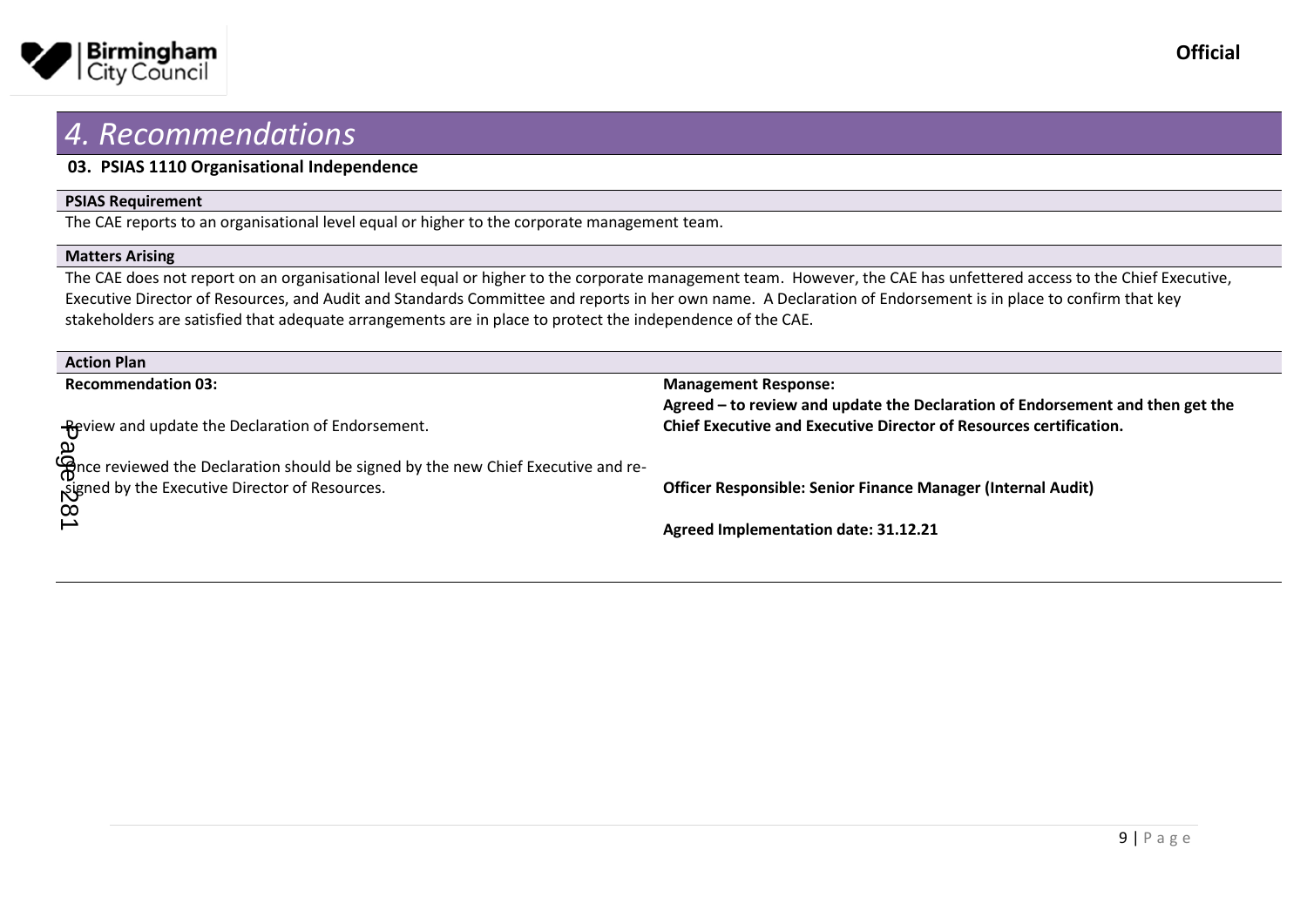

#### **04. PSIAS 1200 Proficiency and Due Professional Care**

#### **PSIAS Requirement**

The CAE to define the skills and competencies for each level of auditor and periodically assess individual auditors against these.

#### **Matters Arising**

Whilst formal job descriptions and person specifications are in place that define key competency areas for each grade, an overall training strategy, that identifies future skill requirements, has not been developed.

| <b>Action Plan</b>                                                                                                                                                                               |                                                                                                                                                                 |
|--------------------------------------------------------------------------------------------------------------------------------------------------------------------------------------------------|-----------------------------------------------------------------------------------------------------------------------------------------------------------------|
| <b>Recommendation 04:</b>                                                                                                                                                                        | <b>Management Response:</b>                                                                                                                                     |
| Bonsider developing a training strategy that sets out the current and future skills;                                                                                                             | Agreed – this is a positive approach to map out and identify current and future skills<br>along with staff competencies. A Training Strategy will be developed. |
| <b>Condensation</b> with delivery options; required to fulfil the Mission of Internal Audit and<br><b>Napport the Council in delivering its strategic objectives and priorities.</b><br>$\infty$ | <b>Officer Responsible: Senior Finance Manager (Internal Audit)</b>                                                                                             |
| $\tilde{\mathsf{D}}$                                                                                                                                                                             | <b>Agreed Implementation date: 31.3.22</b>                                                                                                                      |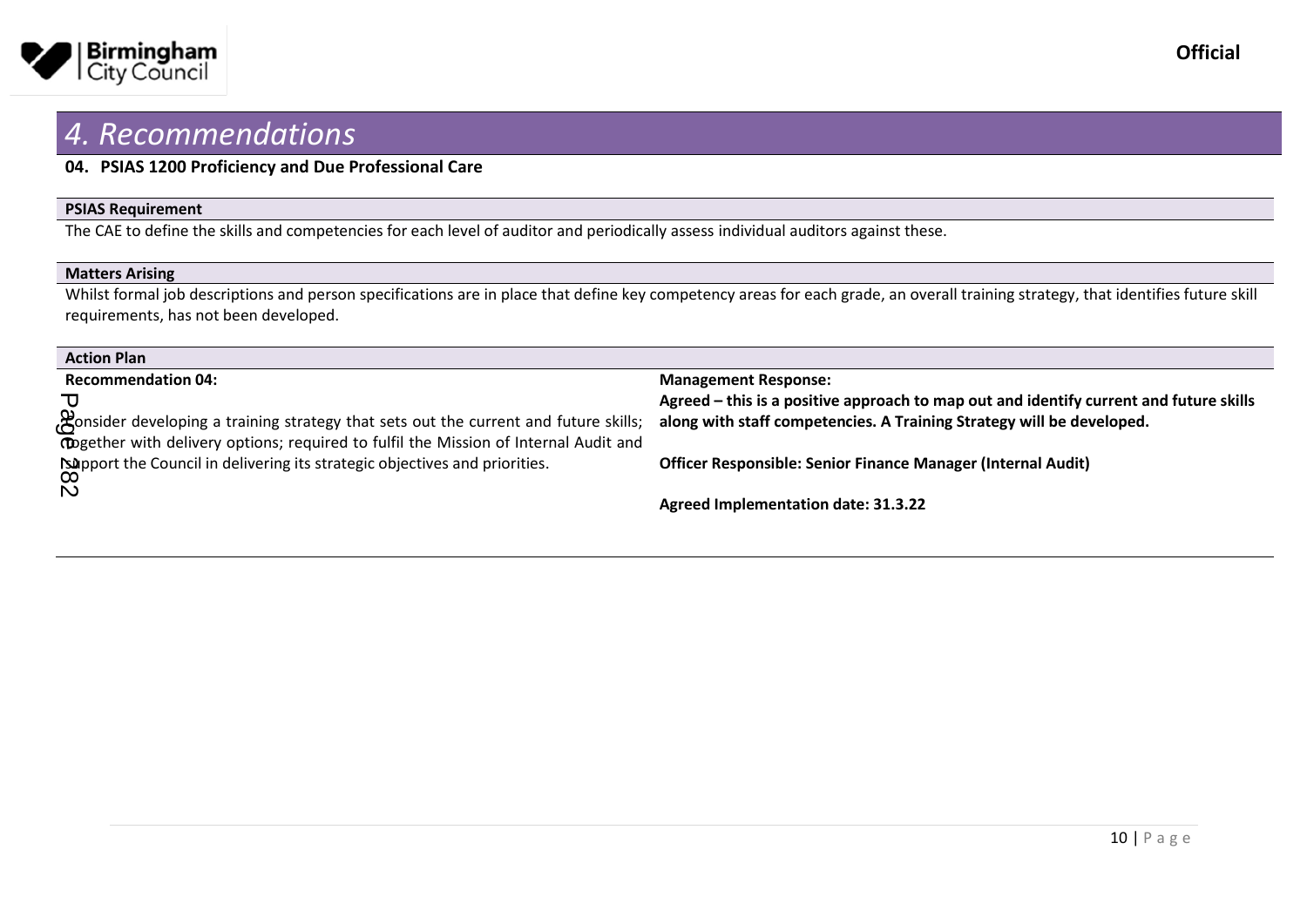

#### **05. PSIAS 1320 Quality Assurance and Improvement Programme**

#### **PSIAS Requirement**

The CAE communicates the results of the Quality Assurance Improvement Programme (QAIP) to senior management and the Board.

#### **Matters Arising**

A QAIP is established and embedded into operational processes. The structure of the programme, together with achievements against performance targets, is reported to the Board. A summary of the overall results from the QAIP, or quality improvement initiatives, are not reported.

|          | Action Plan<br>Becommendation 05:                                                 |                                                                               |
|----------|-----------------------------------------------------------------------------------|-------------------------------------------------------------------------------|
|          |                                                                                   | <b>Management Response:</b>                                                   |
| $\sigma$ |                                                                                   | Agreed - the results from the QAIP will be reported in the 21/22 Annual Audit |
|          | Consolidate and report the wider results from the QAIP to the Board together with | Opinion Report and presented to the September 2022 Audit and Standards        |
|          | cany improvement actions plans.                                                   | Committee.                                                                    |
|          |                                                                                   |                                                                               |
|          |                                                                                   | Officer Responsible: Senior Finance Manager (Internal Audit)                  |
|          |                                                                                   |                                                                               |
|          |                                                                                   | <b>Agreed Implementation date: Sept 22</b>                                    |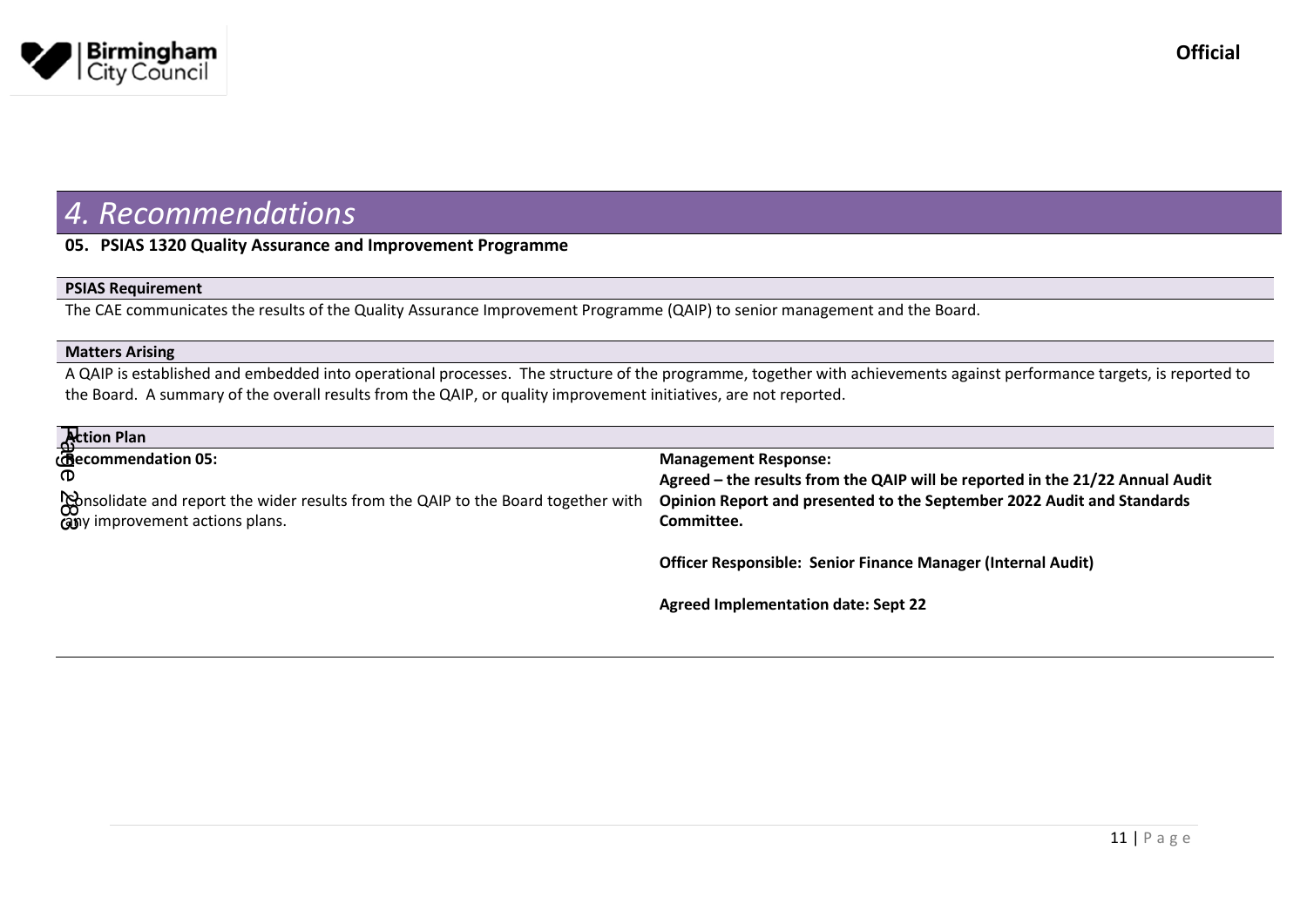

#### **06. PSIAS 2050 Coordination**

#### **PSIAS Requirement**

The CAE to make arrangements to share information and coordinate activities with other internal and external providers of assurance.

| A protocol, dated 2015, for liaison between the Council's Internal and External Auditors is in place |  |
|------------------------------------------------------------------------------------------------------|--|
|                                                                                                      |  |
|                                                                                                      |  |
| <b>Management Response:</b>                                                                          |  |
| Agreed – this protocol is out of date and will be reviewed and updated.                              |  |
|                                                                                                      |  |
| <b>Officer Responsible: Senior Finance Manager (Internal Audit)</b>                                  |  |
|                                                                                                      |  |
| <b>Agreed Implementation date: 31.3.22</b>                                                           |  |
|                                                                                                      |  |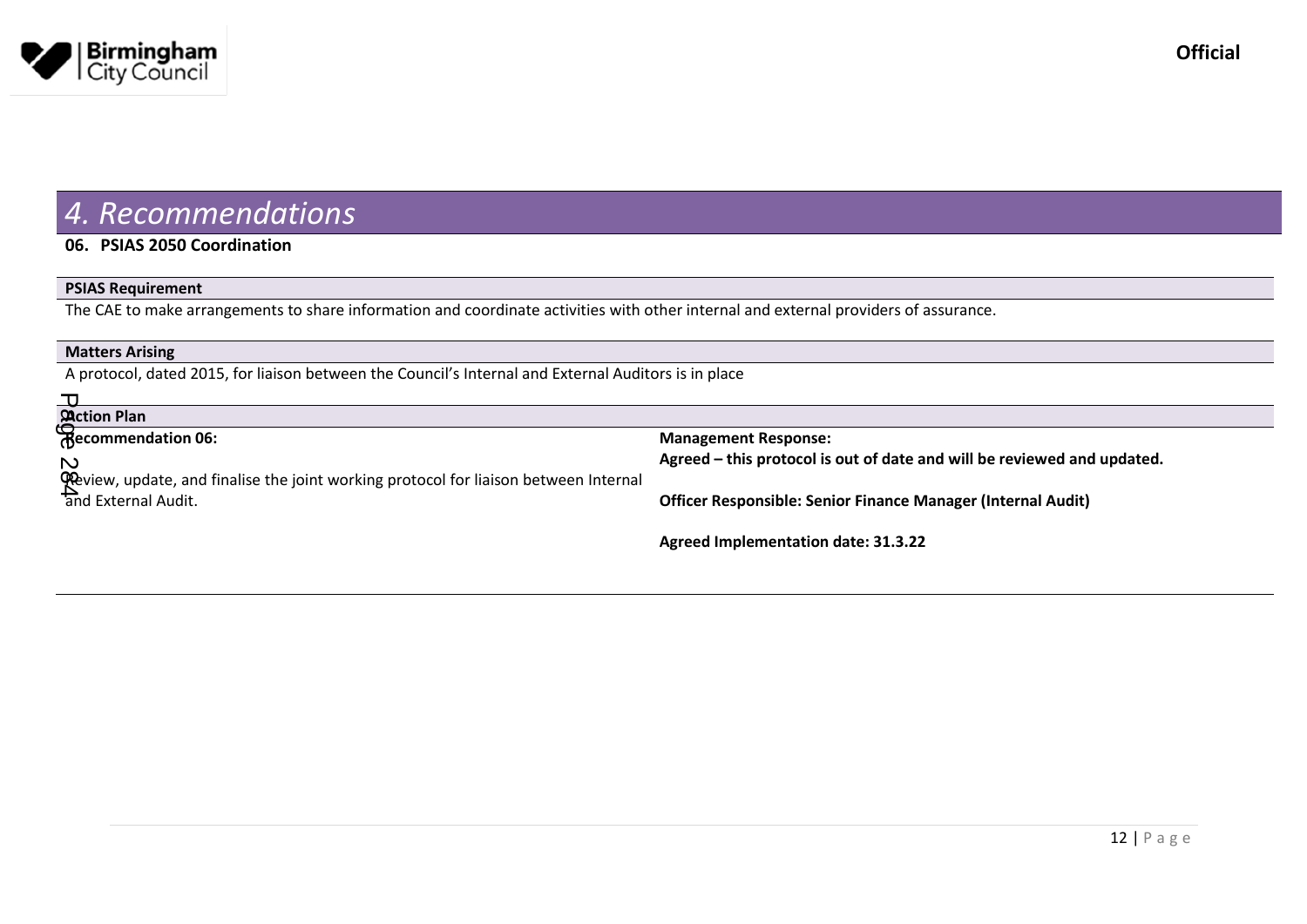

#### **07. PSIAS 2110 Governance**

#### **PSIAS Requirement**

Internal audit should evaluate the design, implementation and effectiveness of the organisation's ethics related objectives, programmes and activities.

#### **Matters Arising**

Elements of ethics have been subject to review.

#### **Action Plan**

**Recommendation 07:**

Consideration be given to the development of an governance and ethics audit  $\mathbf{Q}$ hiverse. Available sources of assurance could be mapped to this universe to inform the Internal Audit planning process. Page 285

#### **Management Response:**

**Agreed – we need to further consider how Internal Audit can assess appropriate ethics and values within the organisation. Elements of ethics have been subject to audit review in the past few years (for example, review of the officer and members constitution and code of conduct ensuring they meet the Nolan principles, audit review of the declaration of interests, gifts and hospitality and health and safety reviews) and it is accepted the audit universe for this area should be reviewed and updated as part of the 22/23 audit planning process. We will also consult with Core Cities about ethics audits.**

**Officer Responsible: Senior Finance Manager (Internal Audit)**

**Agreed Implementation date: 31.3.22**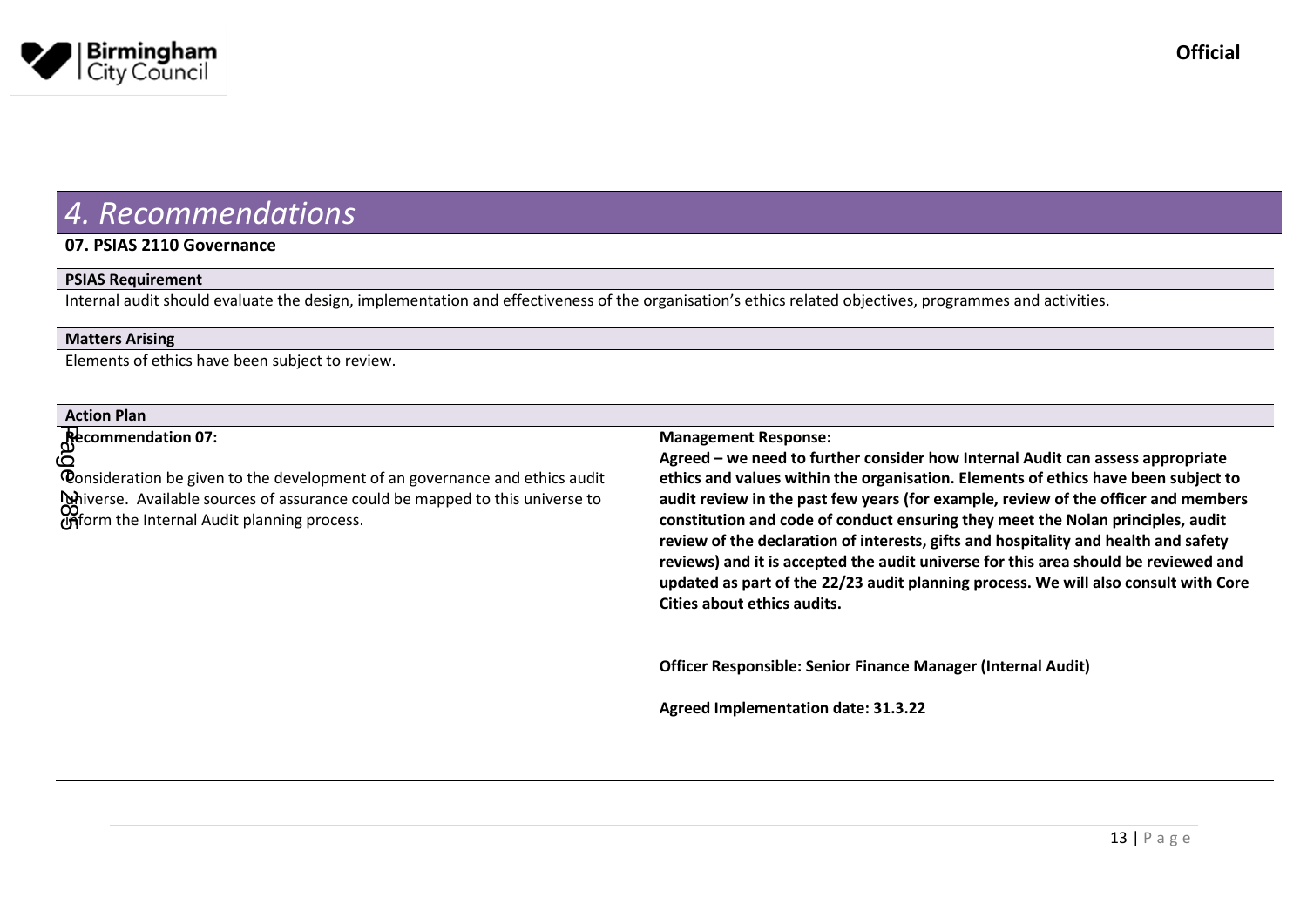

#### **08. PSIAS 2200 Engagement Planning**

#### **PSIAS Requirement**

Internal auditors to have regard to resource requirements, fraud and value for money concerns when planning engagements.

#### **Matters Arising**

Guidance on producing Terms of Reference (TOR) and standard templates are in place; these seek to ensure that a standard approach is adopted, and key areas are addressed.

| <b>Action Plan<br/>Recommendation 08:</b>                                                                                                           |                                                                     |
|-----------------------------------------------------------------------------------------------------------------------------------------------------|---------------------------------------------------------------------|
|                                                                                                                                                     | <b>Management Response:</b>                                         |
| Consider reviewing the standard TOR template to include internal auditors'<br>Supersibilities in relation to fraud and value for money.<br><u>ග</u> | Agreed - a standard paragraph will be included in the TOR template. |
|                                                                                                                                                     | Officer Responsible: Senior Finance Manager (Internal Audit)        |
|                                                                                                                                                     | Agreed Implementation date: 31.12.21                                |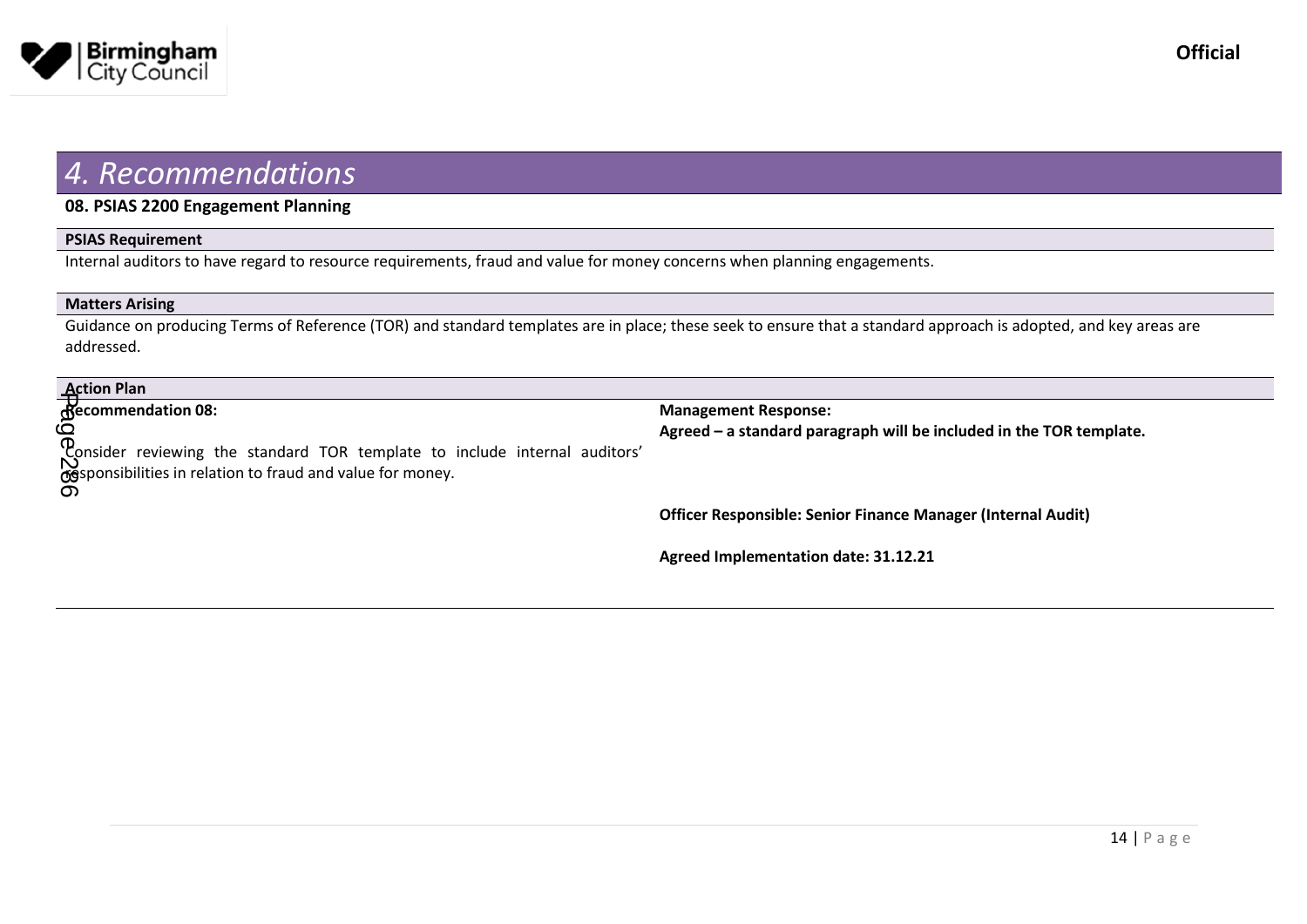

### *Appendix One*

### *Core Cities Peer Review Terms of Reference*

#### **Core Cities Chief Internal Auditor Group**

**External Assessment – Peer Review**

**Terms of Reference**

#### **Background Information**

External Assessments:

The Public Sector Internal Audit Standard (PSIAS) introduced a requirement for an external assessment to be conducted at least once every five years by a qualified, independent reviewer from outside of the organisation as part of an ongoing quality assurance and improvement programme.

There are two possible approaches to external assessments outlined in the standard: a full external assessment; or an internal self-assessment which is validated by an external reviewer.

External reviewers should:

- possess a recognised professional qualification;
- have appropriate experience of internal audit within the public sector / local government;
- have detailed knowledge of leading practices in internal audit; and
- have current, in-depth knowledge of the Definition, the Code of Ethics and the International Standards.

The Head of Internal Audit should discuss the proposed form of the external assessment with their line manager (where relevant) or Section 151 Officer (or equivalent) or Chief Executive prior to making recommendations to the Audit Committee regarding the nature of the assessment. The scope of the external assessment should have an appropriate sponsor, such as the Chair of the Audit Committee or Section 151 Officer.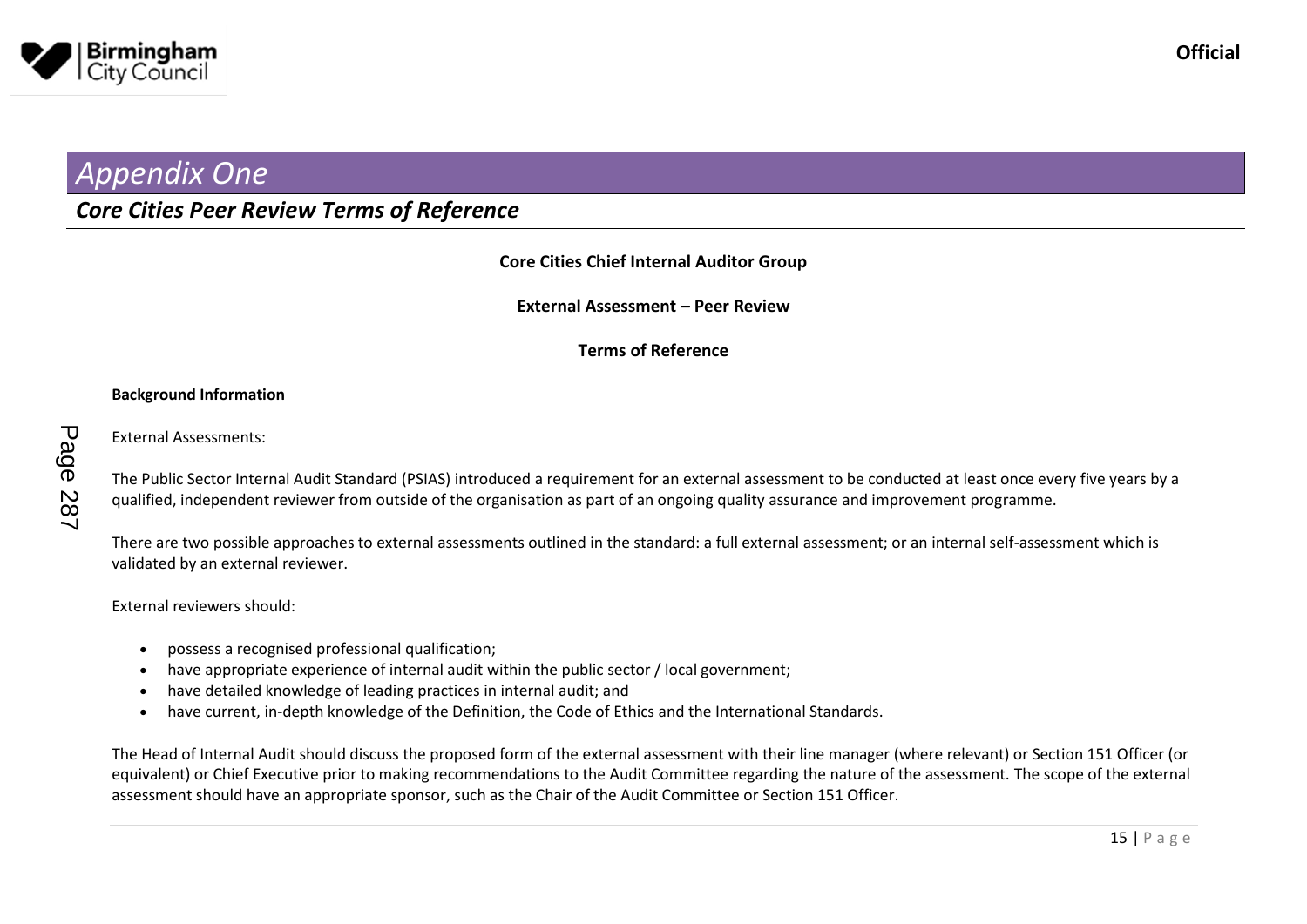

# **Birmingham**<br>City Council The Head of Internal Audit should report the results of their quality assurance improvement programme (ongoing activity, internal and external

assessments) to stakeholders. Such stakeholders should monitor the implementation of actions arising from internal and external assessments.

#### **Purpose of the Review**

The purpose of the external assessment is to help improve delivery of the audit service and establish whether governance requirements relating to the provision of service are embedded. The assessment should be a supportive process that identifies opportunities for development and enhances the value of the audit service to the authority.

#### **Proposed Approach**

Members of the Core Cities group have elected to adopt the internal self-assessment approach validated by an external peer reviewer. The key benefit to this approach is cost. The Chartered Institute of Public Finance (CIPFA) offer a service to provide external assessments and can undertake a full quality assessment at an approximate cost of £30K. The Chartered Institute of Internal Auditors (CIIA) also offer a similar service at an approximate cost of £14k. They also provide a validated assessment, similar to the approach agreed by the core cities group, which takes around 5 working days and costs approximately £12.5k (costs based on quotes obtained for PSIAS reviews at Birmingham City Council).

There are clear financial savings to members of the Core Cities group by adopting a peer review approach. In addition, the approach is in keeping with the promotion of collaborative working arrangements.

Each authority will determine an appropriate member of their team to conduct the external assessment, taking into account qualifications and relevant experience.

Upon conclusion of the external assessment, the reviewer will offer a 'true and fair' judgement and it is proposed that each authority will be appraised as **Conforms**, **Partially Conforms** or **Does Not Conform** to the PSIAS.

#### **Independence and Objectivity**

Prior to the assessments taking place all parties will agree the programme of peer reviews and an appropriate timetable, including the number of days required to undertake the reviews. It is important to ensure the independence of the auditor undertaking the peer assessment. Any known or perceived conflicts of interest should be disclosed. It should be acknowledged at the outset that all Core City Internal Audit services have some knowledge of each other.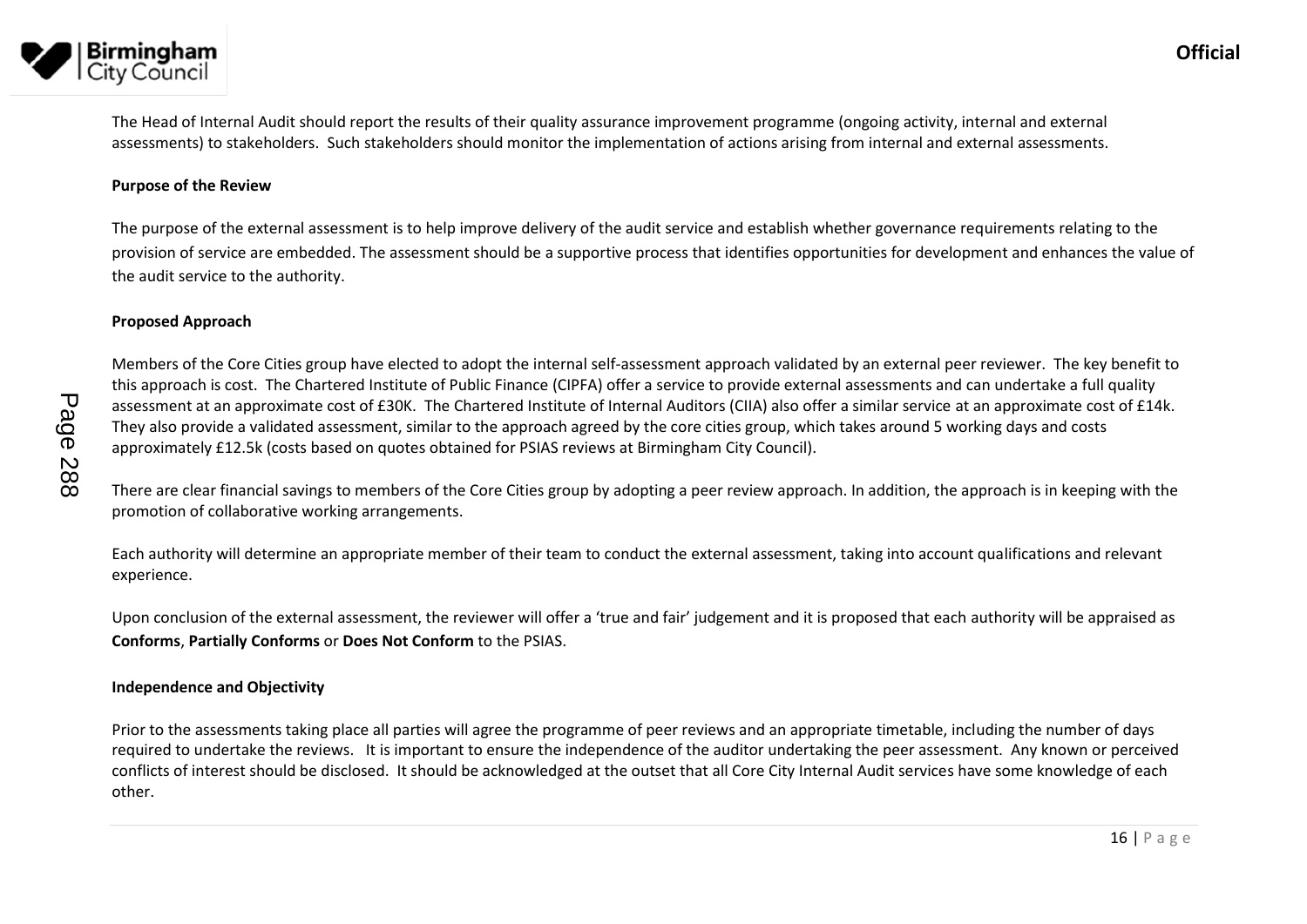

#### **The Assessment Process and Indicative Timescales**

#### Completion of the Checklist:

Each Head of Internal Audit must complete the Checklist for Conformance with the PSIAS which is attached to the Local Government Application Note in advance of the external assessment. It is essential that the basis of the assessment is documented.

#### **Pre Assessment Phase (2 days):**

- Confirm the terms of reference for the review, timescales and dates for the review this should include any specific issues that the authority may want to be considered as part of their quality assessment.
- Obtain:
	- relevant background information to gain an understanding of the service. This should include the Internal Audit Charter / Strategy or Terms of Reference (independence, scope authority, purpose and the relationship with the Audit Committee and senior executives);
	- details of responsibilities, resources, structure and activities;
	- details of any external client organisations e.g. Joint Authorities and consider whether such organisations may have different outcomes in terms of compliance with the PSIAS and whether separate assessments may be required;
	- the completed self-assessment and supporting evidence; and
	- evidence of how quality is maintained, and performance measured and reported.
- Issue a questionnaire to key stakeholders at the Council to obtain feedback on the internal audit procedures and process.
- Evaluate all documentation supporting the self-assessment prior to the on-site visit.

#### **Assessment Phase (on-site visit) (1day):**

- Raise and resolve any queries arising from the review of the self-assessment.
- Examine a sample of audit engagements to verify compliance to the PSIAS and procedures.
- Interview key staff and stakeholders to confirm audit procedures and process.
- Undertake an exit meeting with the Head of Internal Audit.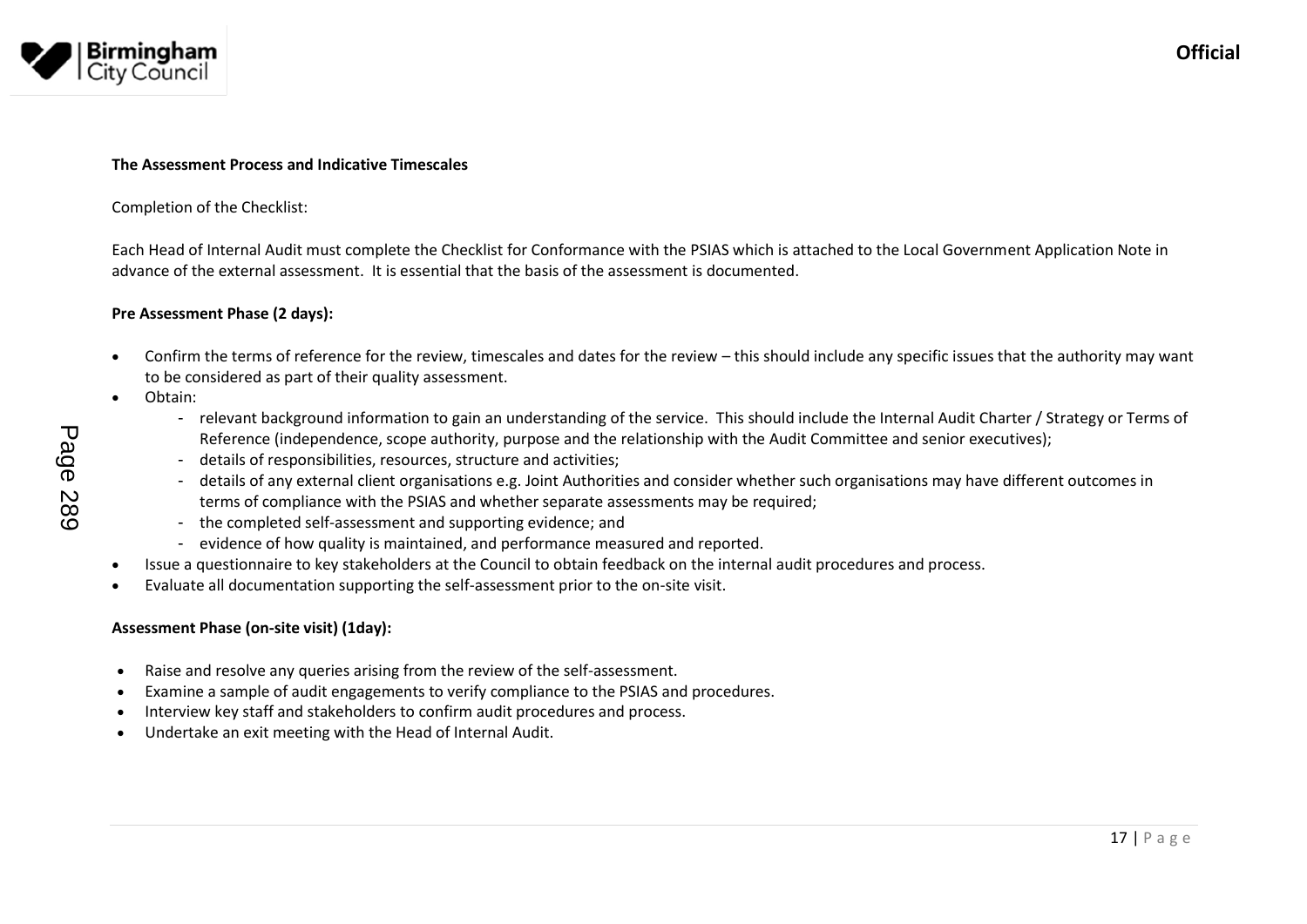

#### **Post Assessment Phase (1 day):**

The review should conclude with a detailed report providing an evaluation of the team's conformance with the Definition of Internal Auditing, the Code of Ethics, and the Standards. The report should highlight areas of partial conformance / non-conformance and include suggested actions for improvement, as appropriate.

#### **Reporting Phase (1 day):**

- Discussion of the draft report with the Head of Internal Audit.
- Issue of draft final report and agreed actions to the Head of Internal Audit to confirm accuracy.
- Issue final report to the Head of Internal Audit and Sponsor.
- Head of Internal Audit / Sponsor to report outcomes to their Audit Committee, together with an action plan and proposed implementation date(s).

It is envisaged that the assessment process should approximately 5 days in total.

# **Proposed schedule** Page 290

Manchester review Birmingham Bristol review Liverpool Birmingham review Sheffield Glasgow review Leeds Leeds review Manchester Sheffield review Nottingham Nottingham review Bristol Birmingham review Glasgow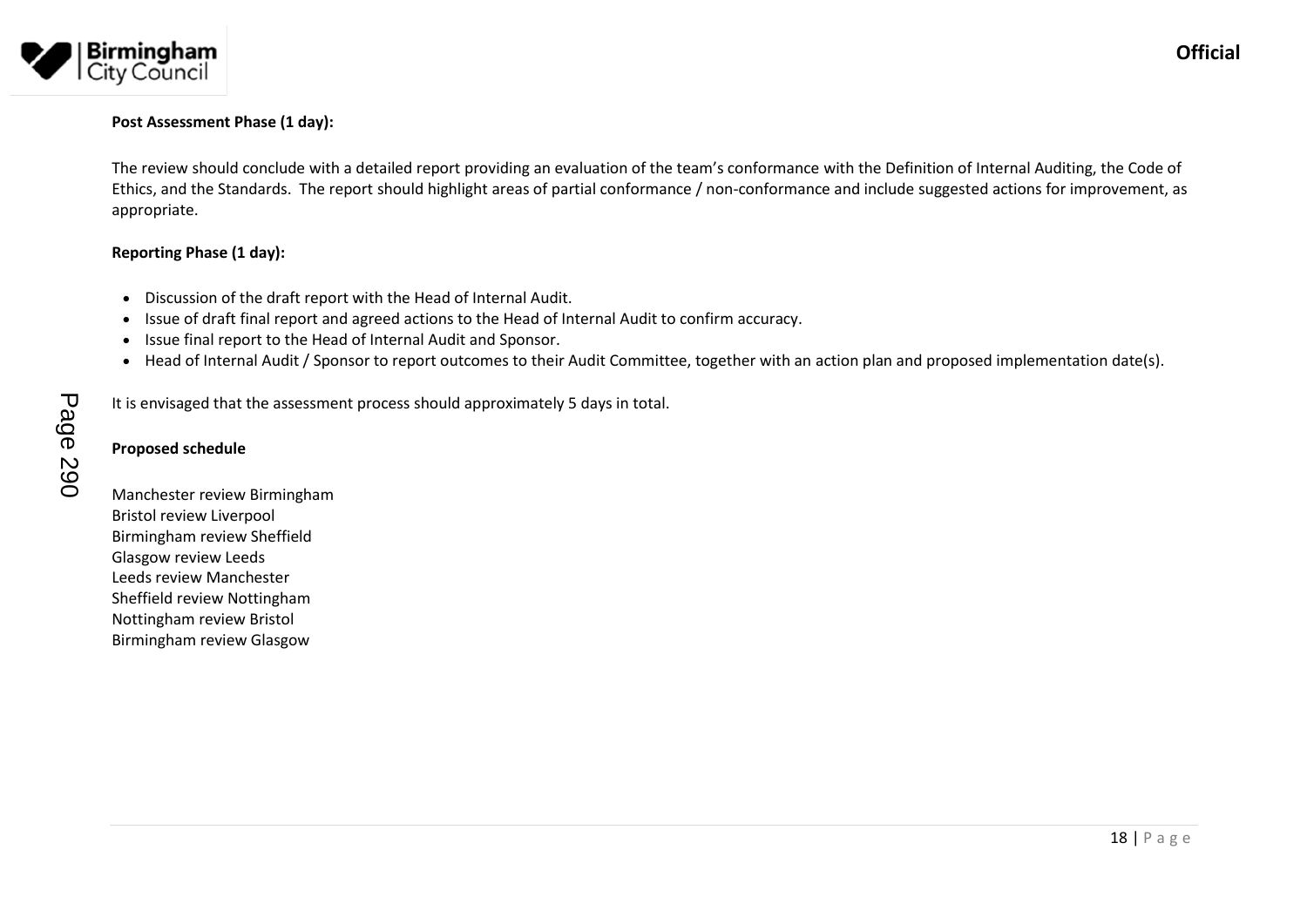

## *Appendix Two*

#### **Stakeholders Interviewed**

- Chief Executive
- Executive Director for Resources
- Chair of Audit Committee

#### **Survey**

Reliance placed on results from the director survey which had recently been undertaken by the Senior Finance Manager (Internal Audit)